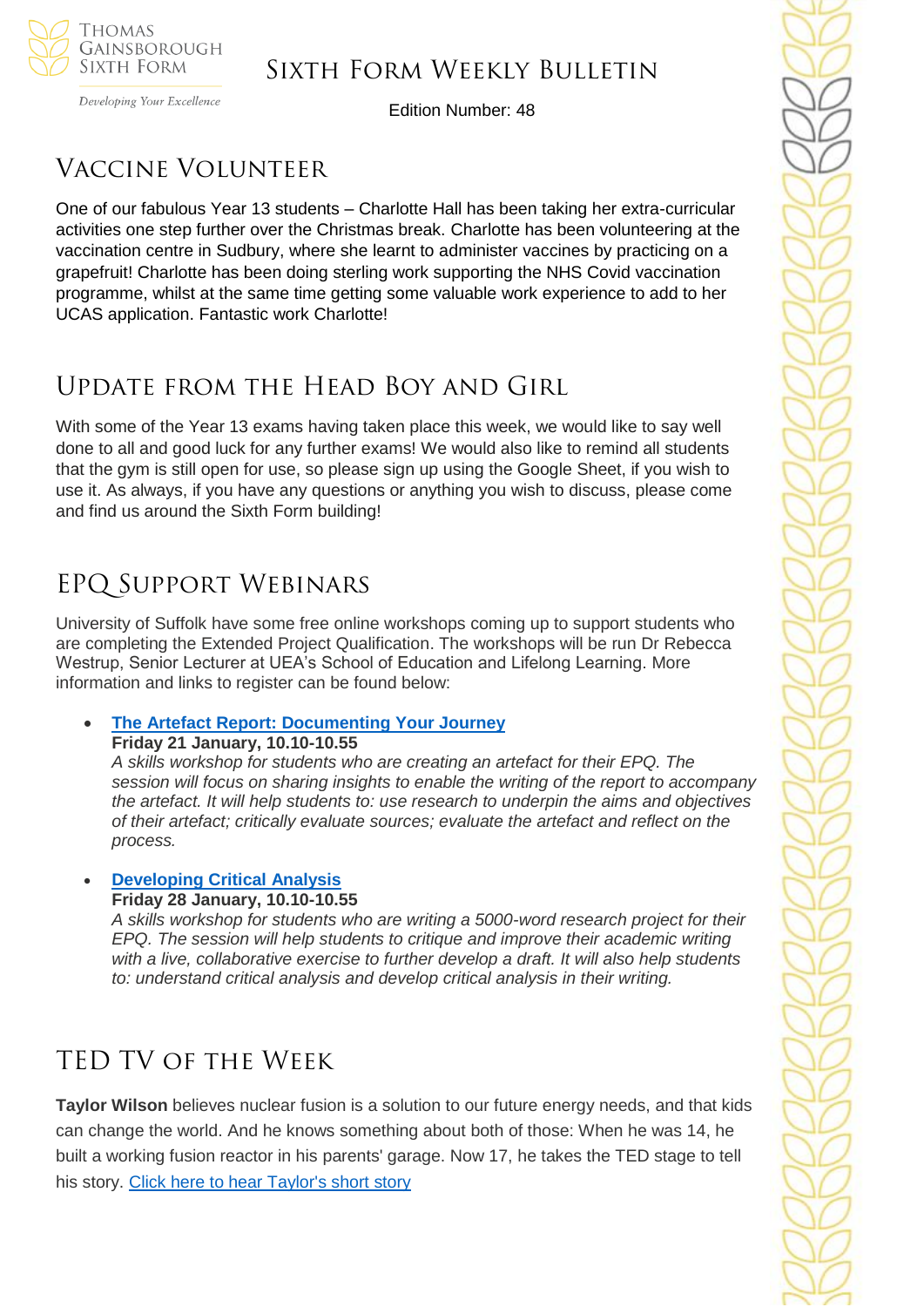

Developing Your Excellence

Edition Number: 48

## Consultation on Post-16 Travel Policy 2022/2023

Suffolk County Council are consulting on the Post-16 Travel policy for the 2022/2023 school year.

The consultation can be found at [Consultations](https://suffolk.us15.list-manage.com/track/click?u=5c2782ab1264cda5bb7f549a9&id=d9136754ac&e=b182dd07e7) | Suffolk County Council. The only proposed change to the Policy for this year is the annual increase in charge which was previously agreed by Suffolk County Council's Cabinet in June 2018.

Your views can be provided by:

- completing the online survey at [Consultations](https://suffolk.us15.list-manage.com/track/click?u=5c2782ab1264cda5bb7f549a9&id=e692770006&e=b182dd07e7) | Suffolk County Council
- emailing [Post-16TravelConsultation@suffolk.gov.uk](mailto:Post-16TravelConsultation@suffolk.gov.uk) or by
- writing to Post-16 Travel Consultation Team, Floor 3 Gold, Endeavour House, 8 Russell Road, Ipswich, IP1 2BX.

**Responses must be received no later than 5pm on Tuesday 15 February 2022.**

## Careers News

#### **In-school Employer Workshops:**

#### **Stoke By Nayland Golf Club – 27th Jan**

Peter Osborne will share with him the variety of jobs available within the hospitality industry and our very own Mrs Alston will share her experiences of working in the industry before transitioning to teaching.

#### **Physiomotive (Physiotherapy) – Feb 11th**

Come along to hear all about Bradie Clarke's journey from ex-professional athlete to qualified physiotherapist and what led him to make the decisions he made along the way.

#### **Suffolk Market Events (Events Management) – Feb 24th**

Find out what it is like to work in events management, ensuring the local events we enjoy are delivered safely, on time and on budget.

### **BT Work Experience**

BT with STEMPOINT East**,** are exclusively offering Year 12 students from schools in the East of England the opportunity to work alongside technology and communications experts at their site in Ipswich, through the Nuffield Research Placements Scheme

- **Projects include:** Internet of Things IT in communications Internet TV Next generation mobile technology
- **The Placement •** Two-week face to face placement Takes place in summer 2022 Travel expenses are paid • Students write a research report based on their work •
- **Eligibility criteria –** must be 16; have 5+GCSEs incl maths, eng +1 science; studying A levels
- **Further information**: Email: Sally Moore s.moore@stempointeast.org.uk
- **Web address:** https://www.stem.org.uk/nuffield-research-placements

Apply now [using this link](http://www.nuffieldresearchplacements.org/)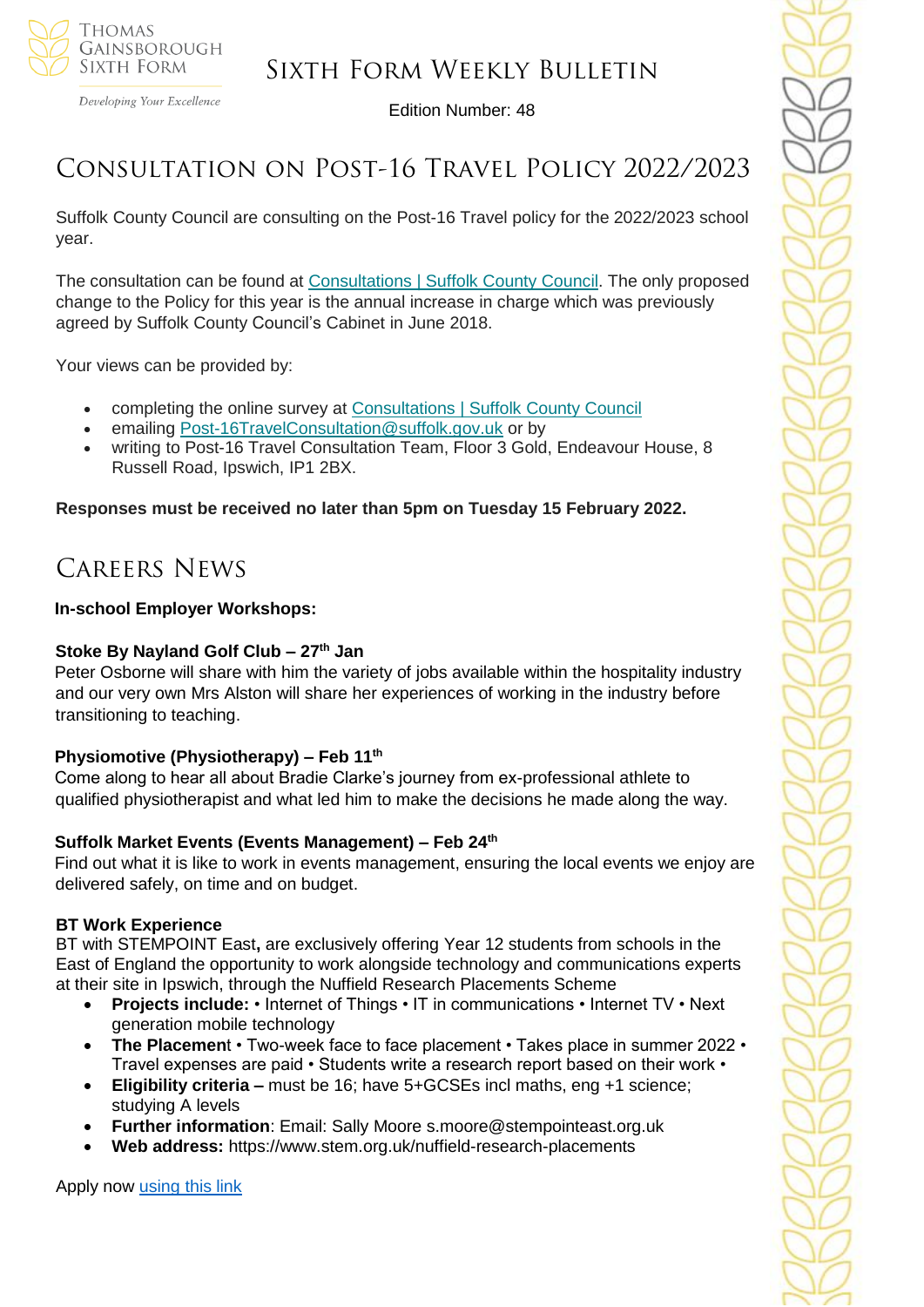

## Sixth Form Weekly Bulletin

Edition Number: 48

## **The ICENI Centre 2hr Ophthalmology Masterclass – Friday 11th Feb**

Open to all students, this session includes:

- Career path to Ophthalmology and different roles within the speciality.
- 3D presentations of corneal transplant and cataract surgery.
- Practical hands-on session on the latest state-of-the-art surgical VR simulator.
- Video presentations on glaucoma microsurgery and practice on artificial eyes.

The course will take place at Colchester General Hospital and all participants will get a certificate of attendance. If you would like to book a place, please speak to Mrs Osborne in the Careers Hub.

### **NHS Talent Academy**

Let's Talk About … Midwifery - **Tue 18th Jan; Wed 9th March**  Let's Talk About … Nursing **Thurs 20th Jan; Wed 16th Feb; Weds 16th March** Let's Talk About … Physiotherapy **- Fri 28th Jan; Friday 25th Feb; Mon 21st March** Let's Talk About … Learning Disability Support - **Tues 25th Jan; Tues 8th March; All sessions run from 4-5pm.** Find out more about E-Placements and apply to speak to a professional about your Health and Care aspirations Register and apply now! [www.nhstalentacademy.org.uk](file://///tgs-sr-data/Staff%20Shared-N/Sixth%20Form/Admin/Weekly%20Bulletin/www.nhstalentacademy.org.uk)

### **National Healthcare Weekend** - **19th and 20th March 2022**

The important thing about attending the weekend Live is that you can speak to a variety of healthcare professionals via zoom. However, if you are unable to attend the LIVE event, you can opt to register for the NHW E-learning course which will be available throughout April for you to watch all the recorded talks.

All students will receive a certificate of attendance, which can be listed on your UCAS application. Students can register individually via this [link](https://alliedhealthmentor.org/national-healthcare-weekend/)

Students can register for 1 LIVE day for £25 or both days for £45. Alternatively, students can opt for the E-learning course which is £10.

### **New Wolsey Theatre Taster Day - Tues 25th January 2022**

Do you long to be part of a team that makes the theatre magic happen? The New Wolsey Theatre is a regional theatre with a national reputation for the quality, range and reach of its work and for embracing cultural diversity in the widest sense. Behind every hit show there is a talented team of staff and technicians supporting the cast and production in a variety of behind-the-scenes roles.

Attendance by appointment only - please register your interest in advance. This event is for students who want to gain an insight into theatre careers.

**Please register your interest with [Suzanne.Couszins@Suffolk.Gov.UK](mailto:Suzanne.Couszins@Suffolk.Gov.UK)**

**Skills Gap** runs insightful workshops for young people -and offers intensive workshops designed specifically for 15-19 year olds, delivered to small groups by experienced industry experts:

**If you're looking for a competitive edge** for your studies or career, our workshops are the perfect opportunity to arm yourself with valuable skills and knowledge. Courses normally cost £95 but skills gap has promised to support families who cannot afford it. To register please visit **[www.skillsgap.tech](http://www.skillsgap.tech/)**.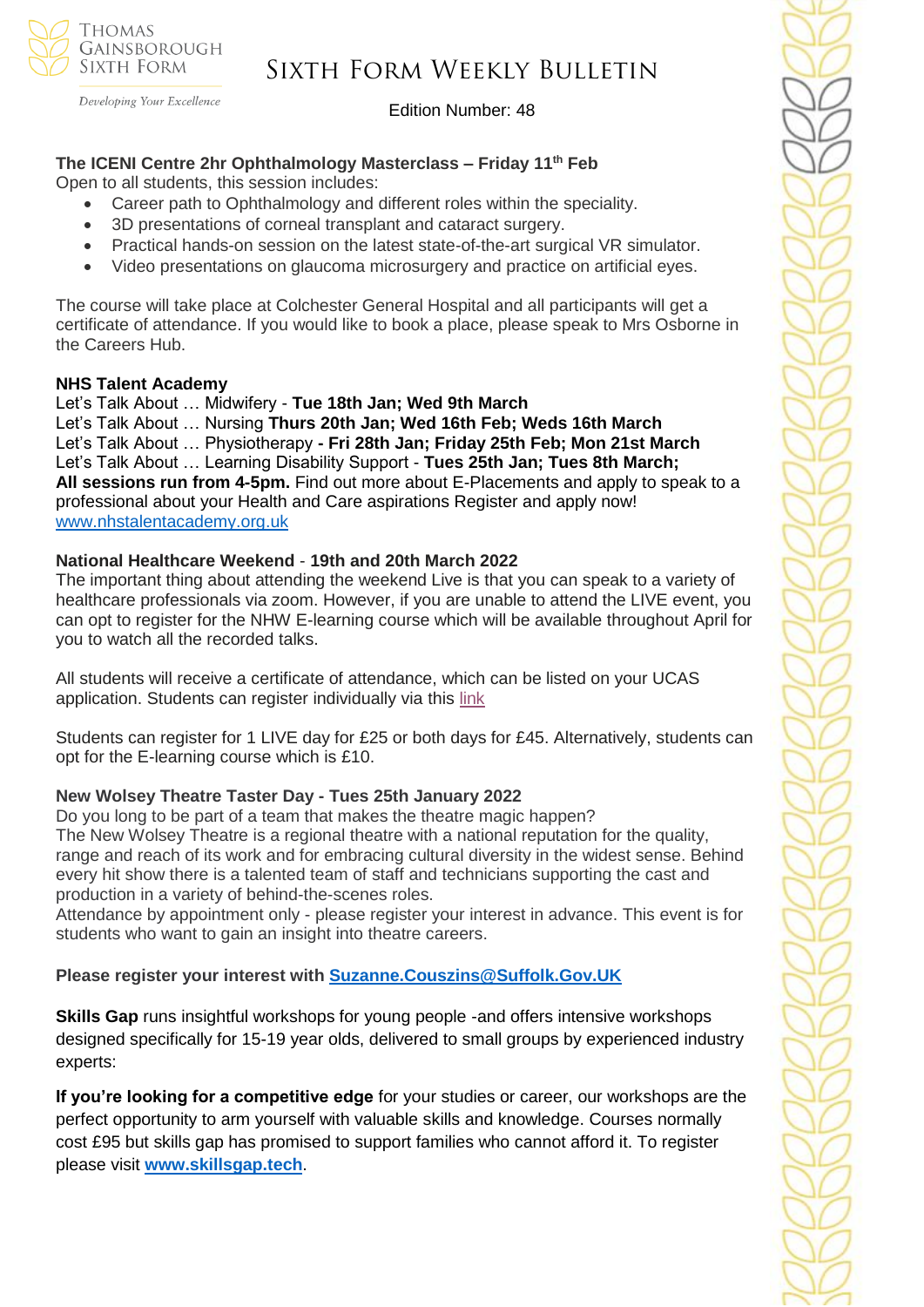

Developing Your Excellence

#### Edition Number: 48

### **Spring Half term opportunity for young filmmakers**

Designed for young people with demonstrable film making interest or experience, the course consists of a combination of workshops, practical skills development, watching film and meeting industry professionals. After an action-packed week, the cast and crew, friends and family are invited to enjoy a premiere of the film we will make together. Participants can gain their Bronze Arts Award. The academy will be delivered in person at University of Suffolk.

### **Dates: Spring Half Term. 19th to 25th February 2022. Course hours: 10am to 5pm. Applications close: Midnight 4th February 2022. Cost: £25**.

Cost ought not be a barrier. Bursaries and financial assistance are available. Please contact us for information. For more information and to complete our simple application process please visit:<www.creative-nation.co.uk/filmacademy/>

More information about BFI Film Academy here: [www.bfi.org.uk/filmacademy](http://www.bfi.org.uk/filmacademy)

#### **Discover Apprenticeships Information Evening**

**Location:** The Gateway, West Suffolk College, Bury St Edmunds, IP33 3TT **Date:** Wednesday 9 February 2022 **Time:** 6.15pm to 8.00pm With over 1,700 apprentices already enrolled across 65 different apprenticeship programmes, we are experts in our field and can help you take the first step to an exciting and rewarding career.

During the evening you will have the chance to explore the different areas we offer, speaking to Programme Tutors and current learners in:

- Construction & Building Services
- Engineering, Motor Vehicle & Digital
- Hairdressing & Barbering
- Childcare & Early Years
- Business & Management
- Health, Social Care & Science
- Accounting & Professional Services
- T Levels

This will be followed by a presentation from our knowledgeable Apprenticeship Team, along with a current Employer and Learner, with a chance for Q&A after the presentation.

### **Book your place [here.](https://www.wsc.ac.uk/about-the-college/events/upcoming-events/9723-discover-apprenticeships-information-evening)**

#### **The Big Bang Fair is BACK!**

The UK's biggest celebration of STEM for young people is returning this summer **Weds 22 – 24 June 2022, NEC Birmingham** We cannot wait to get the chance to wow, inspire and surprise young people, helping them discover all the exciting possibilities in STEM. Over the 3 days, visitors will hear first-hand from exciting scientists and engineers and connect with inspiring career role models. For more information follow this [link](https://www.thebigbang.org.uk/)

### **Females In STEM**

We have an amazing Females in STEM / Tech virtual evening event taking place on **Thursday 27th January from 5:00pm - 6:00pm** with one of the biggest technology / engineering companies in the world - Siemens, a technology company focused on industry, infrastructure, mobility, and healthcare.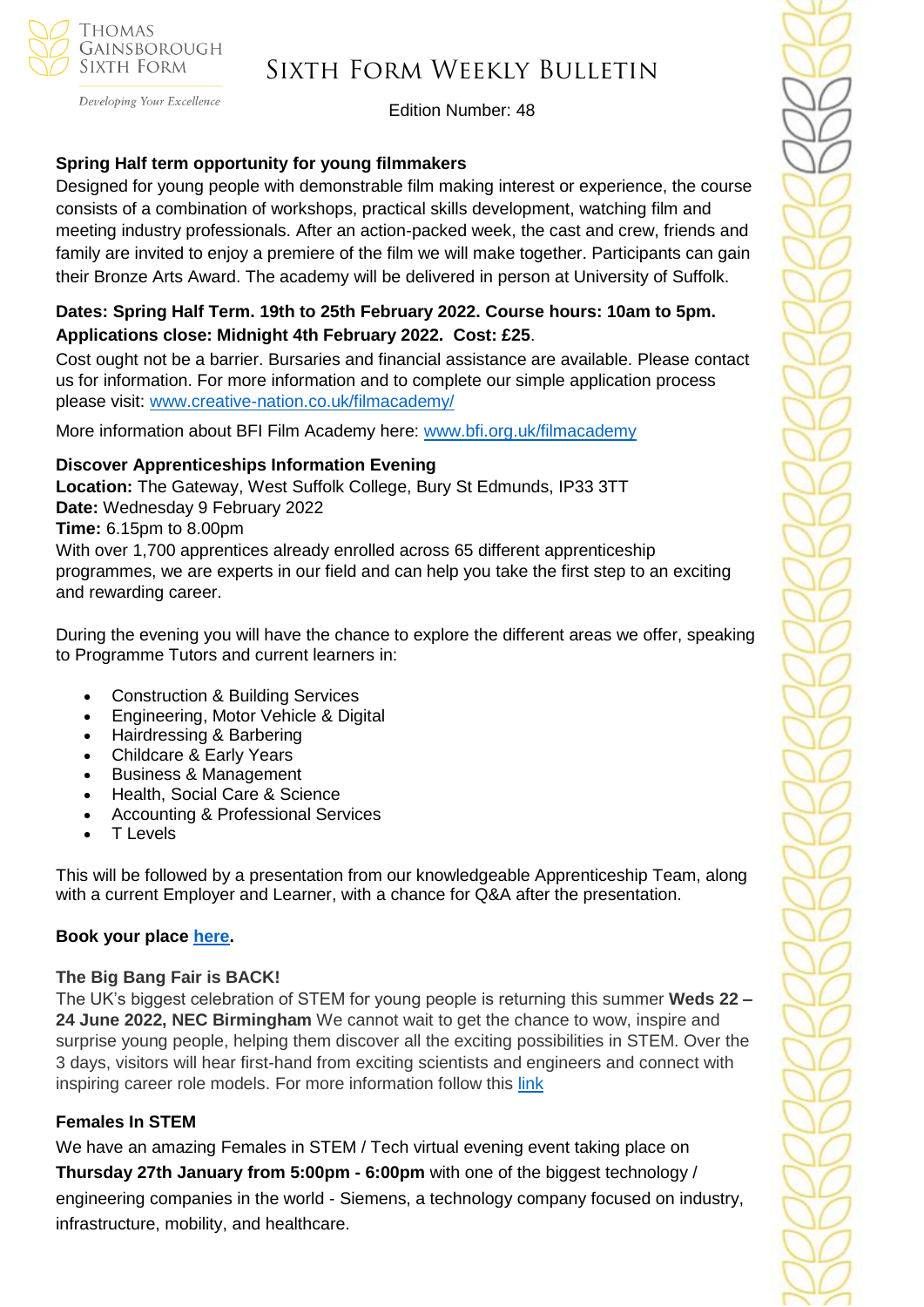

## Sixth Form Weekly Bulletin

Edition Number: 48

If you'd like to hear more about careers at one of the biggest companies in the world driving change and innovation on all levels of life this insight event is for you. [Click the link](https://www.surveymonkey.co.uk/r/Siemens-Event) to join

### **Yr12 students interested in STEM subjects**

Insight into University residential courses run over 4 or 5 days where students get a taster of university life and an insight into a specific STEM subject. In summer 2022 these will include

- Ø Maths at Lancaster University
- Ø Materials Science at University of Cambridge
- Ø Mechanical Engineering at UCL
- Ø Robotics & Autonomous Systems at University of Liverpool
- Ø Broad-based Engineering at University of Sheffield

Students will get the opportunity to experience university style lectures and work on activities and group projects with the support of academics and student mentors. Students will stay in halls of residence and will take part in social activities in the evenings.

For dates, cost, requirements, content of each course and the application form, please visit <https://www.etrust.org.uk/residential-insight-into-university>

If you are not quite sure what subject you'd like to study at university and would like to **experience a variety of subjects and universities** this summer, our **virtual Insight into University course** would guarantee this experience - for more information and to apply for the virtual Insight into University course, please visit our

website <https://www.etrust.org.uk/insight-into-university> and click **[here](https://dd233f6a-c442-4437-a8e1-9e42987b6020.filesusr.com/ugd/4517c8_fcb7add322ae4a1eab2156347e1f2442.pdf)** for the virtual Insight into University flyer.

### **Apprenticeships**

**NEW ANGLIA** We currently have a wide variety of Apprenticeships that are available across Norfolk and Suffolk. In order to view them all, follow this link: <https://v2.apprenticeshipsnewanglia.co.uk/apprenticeships/search>

**L3 Business Administration**- Mildenhall We are looking for a business administration apprentice to join a busy office furniture factory. You will be ensuring that the operations run smoothly and effectively and that all customer queries are dealt with in an effective manner. Qualifications required: GCSE grade C/4 in Maths and English [Apply](https://v2.apprenticeshipsnewanglia.co.uk/applicants/help/?ref=1f79130e-0f74-48f1-bb57-db5acc876f7e) here

**L3 Business Administration**- Rendlesham This is a fantastic opportunity to work within the technical department of a well-established specialist food producer, that utilises finest ingredients to produce high quality products. Qualifications required: GCSE grade C/4 in Maths and English [Apply here](https://v2.apprenticeshipsnewanglia.co.uk/applicants/help/?ref=9f9d3256-115d-49ac-aa1d-fa6239690a77)

**Anglian Water Level 3 Operational Apprenticeships, Suffolk/Essex**

**Salary: £12,594-£13,905 per annum** 

**Start dates: August & September 2022** 

Anglian Water... we're much more than water and poo! We have over 5,000 employees and provide water and water recycling services to over 6 million customers across the East of England. We are looking for the next generation of passionate people who are ready to kickstart their career and fulfil their potential through a Level 3 Apprenticeship opportunity.

An apprenticeship with us is your chance to gain valuable work experience, achieve a fantastic qualification, all whilst getting paid for it! We're looking for technicians, engineers, electricians, and lots more.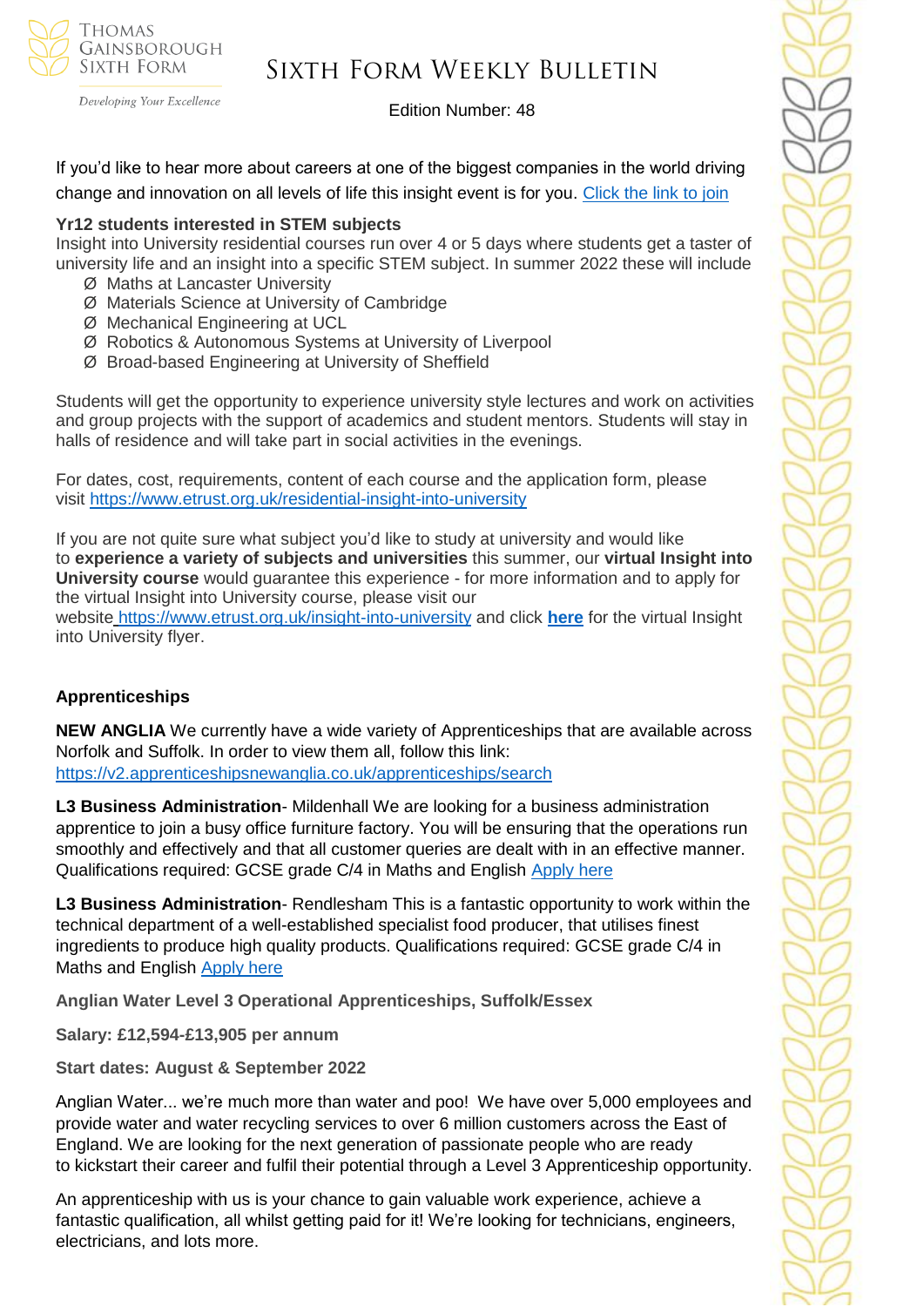

## Sixth Form Weekly Bulletin

Edition Number: 48

If you're interested in a practical/hands on career that involves using Science, Technology, Engineering and Maths daily, we'd love to hear from you.

To find out what these opportunities involve visit [https://anglianwatercareers.co.uk/early](https://anglianwatercareers.co.uk/early-careers/apprentices/)[careers/apprentices/](https://anglianwatercareers.co.uk/early-careers/apprentices/) 

### **Amazing Apprenticeships**

Explore 220+ Higher and Degree apprenticeship vacancies in the November edition of the Higher & Degree listing 2021/22.

Discover vacancy details from over 40 employers, including:

- Vacancy locations
- Salary information
- Direct application links

**Download** the Higher & Degree listing now or **find out more** about the listing, who it is for and how to best use it in our FAQs below. [DOWNLOAD NOW](https://amazingapprenticeships.com/resource/higher-and-degree-listing/)

**Colchester Institute** - Apprenticeship Vacancies

**West Suffolk College -** [Apprenticeship vacancies](https://www.wsc.ac.uk/find-a-course/apprenticeships)

**Apprenticeships New Anglia** - [Apprenticeship vacancies](https://www.apprenticeshipsnewanglia.co.uk/)

**Government Official Search** - [Apprenticeship Vacancies](https://www.gov.uk/apply-apprenticeship)

#### **Scrutton Bland Apprenticeship Programme**

Have you ever thought about what a career as an Accountant, Auditor or Tax Adviser is like? Do you enjoy building relationships and have an analytical brain? We're committed to supporting our employees fulfil their potential and we're recruiting for our new intake starting September 2022!

Scrutton Bland is a fast paced firm, with offices throughout East Anglia and are leading providers of Professional Services. We are looking to provide our two-year early careers programme to equip successful candidates with hands on experience and financial support to complete their AAT or ATT qualification. We have roles available within our Accountancy, Tax and Audit teams, so if you'd like to work for a business who plays an active part in the local community and builds an environment for teams and individuals to fulfil their potential we want to hear from you. Not sure which department you'd be most suited for? Don't worry – we can help you!

To be considered for this programme you will need to have at least 2-3 A levels at grades A\*-C or 9-5 Grade at GCSE in Maths & English Language.

Key skills:

- Ability to work as part of a professional team
- Strong ability in both Maths and English and a good knowledge of Microsoft packages
- Excellent verbal and written communication
- Excellent analytical skills with an eye for detail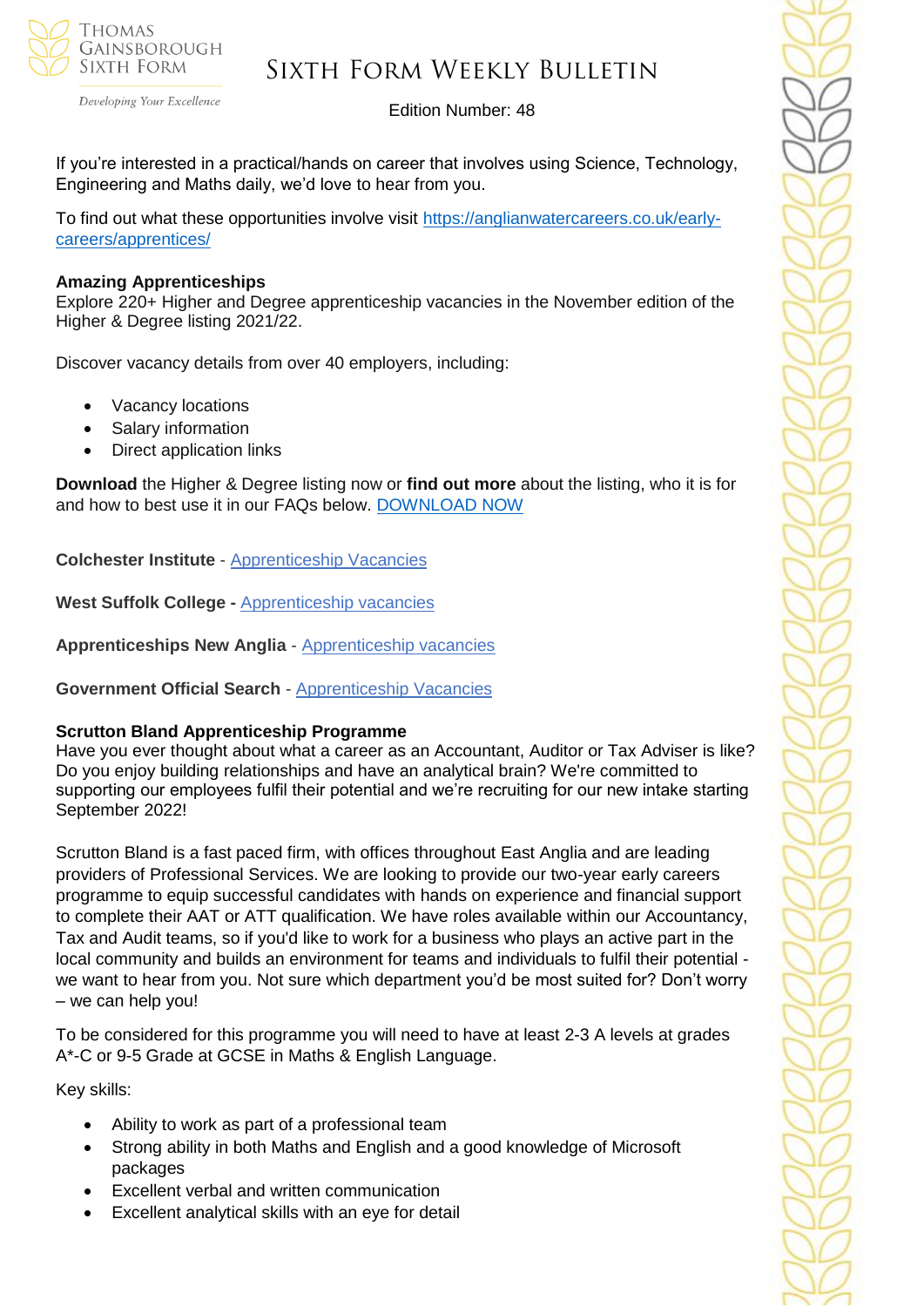

Sixth Form Weekly Bulletin

Edition Number: 48

If this sounds like the role for you, or you'd like to find out more, view the full job descriptions and apply on our [website!](https://www.scruttonbland.co.uk/)

## University News

### **VFX Virtual Roadshow**

Are you interested in pursuing a career in the Creative Industries?

The UK Visual Effects industry is booming and leading studios are actively looking for the next generation of young talent to get involved. Whether you are interested in studying Film, TV, Art, VFX, Computer Animation, IT or even Data Science, there is a place in this industry that will suit you.

Escape Studios is bringing this FREE VFX Virtual Roadshow direct to your screen. Their expert VFX tutors will be joined by industry professionals from the likes of Industrial Light & Magic, the company behind Star Wars, The Mandalorian, Loki and Space Jam, to introduce and inspire you about the industry and all the opportunities it holds.

Plus, all attendees will be given FREE access to Escape Studios careers guides and tailored content!

#### **Tuesday 1st February, 9:45am – 2:45pm, online – [Click here to register](pearsoncollegelondon.ac.uk/escape-studios/visit-us/events/vfx-virtual-roadshows.html?utm_source=unitasterdays&utm_medium=email&utm_campaign=vfx_virtual_roadshow&utm_content=050122)**

#### **University of Law – Business Degree Information Evening**

The University of Law is running an in-person business-focused workshop evening at one of their UK campuses. This session is designed to help those who are considering undertaking a business degree decide whether or not it's the right path for them.

This Business Experience evening will feature interactive workshops on Business Strategy, Decision Making, and the Product Lifecycle, as well as a case study session featuring Netflix and Blockbuster. We'll also cover the range of business degrees offered by The University of Law Business School and how you can ensure you make a great university application! The event is designed for students in Y12 and Y13 who are interested in Business.

**All events will run from 5 pm - 7:30 pm in the evening- Please book your FREE spot**

- **Tuesday 25 Jan – London** 60 student capacity
- <https://www.surveymonkey.co.uk/r/Business-London>

With such interest in business courses and with limited spaces we'd encourage you to book your place to join us as soon as possible with all the spots inevitably going to fill up quickly. Come and find out which business degree is for you and ask your questions to the professors and academics leading the courses.

### **Fashion Design Courses at Prof. Jimmy Choo's new Academy**

We offer highly specialised practice-based degree programmes, that are housed in professional studios and are taught by internationally renowned lecturers who will support you from design, through to make and production, and then onto sale in our Mayfair boutique.

[Apply direct](https://www.jca.ac.uk/jca-london-fashion-academy) or via UCAS for a September 22 entry. Scholarships available for exceptional candidates.

### **Writtle University College Degree Level Open Day - Sat 22nd Jan**

You must book your spot online in order to attend an Open Day. [Click here to book](https://writtle.ac.uk/College-Course-Events)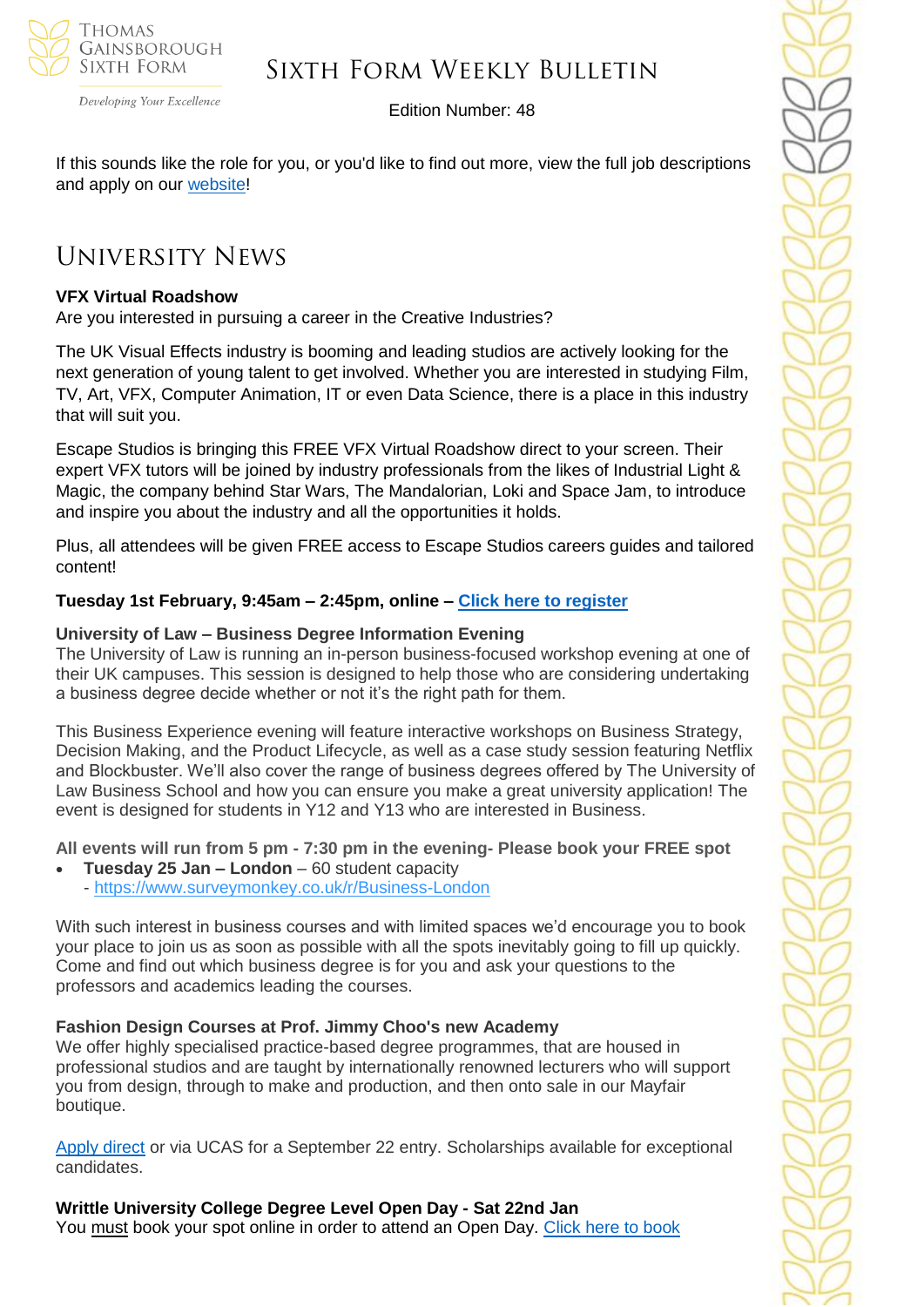

Developing Your Excellence

Edition Number: 48

• **Taster Lectures**

Film, Television & Media: Documentary – The Creative Treatment of Actuality? University Tutorial with Dr Jamie Medhurst from Aberystwyth University - **Jan 18 @ 15:05 - 15:50 [Register here](https://www.eventbrite.co.uk/e/film-television-media-documentary-form-tutorial-aberystwyth-ks5-registration-225356416107?)**

- Theatre & Performance: Hedda Gabler Contemporary Resonance & Staging University Tutorial with Dr Gareth Llŷr Evans from Aberystwyth University – **January 18 @16:15-17:00 [Register here](https://www.eventbrite.co.uk/e/theatre-performance-hedda-gabler-tutorial-aberystwyth-ks5-registration-228778953007?)**
- Chemistry: Our Green Chemistry Future with Professor Tim Bugg, Sam Trouton (Teaching Fellow) & A Current Student from University of Warwick. **Jan 19 @15:35- 16:35 [Register here](https://www.eventbrite.co.uk/e/chemistry-our-green-chemistry-future-with-warwick-ks5-registration-229265016837?)**
- Criminology: insight4me Criminology Crime Scene to Courtroom With University of Surrey - **January 26 @ 10:30 - 11:30 - [Register here](https://www.eventbrite.co.uk/e/insight4me-criminology-crime-scene-to-courtroom-ks5-registration-217958127627?)**
- Think Tank Brexit: One Year On Cutting Edge University Interdisciplinary Perspectives & Debate With UEA (Economics & Politics) - **January 31 @ 16:15 - 17:15 - [Register here](https://www.eventbrite.co.uk/e/brexit-one-year-on-interdisciplinary-university-perspectives-debate-registration-217802973557?)**
- Politics: Is the UK Parliament Fit for Purpose? Tutorial Surrey (KS5) **January 25 @ 15:35 - 16:20 [Find out more »](https://www.channeltalent.co.uk/event/politics-is-the-uk-parliament-fit-for-purpose-university-tutorial/)**
- •

### **Gresham College Online Resources**

Gresham College's free hybrid public lectures (running since 1597) are delivered by worldleading professors in the arts and sciences, including Professors Chris Whitty (Medicine), Sarah Hart (Maths) Leslie Thomas QC (Law) and Edith Hall (Classics).

They are a resource for developing subject knowledge and skills, careers advice, EPQ projects and UCAS statements. We have a searchable back catalogue of 2,500+ free digital lectures on our website ordered by school subject at [https://www.gresham.ac.uk/schools.](https://emea01.safelinks.protection.outlook.com/?url=https%3A%2F%2Fedu15.sprintsend.co.uk%2Fb2%2Fel.php%3FSID%3D486017%26STATID%3D40%26LID%3D118%26FID%3DH&data=04%7C01%7C%7Cc1ed0b8c542746ceddc108d9d516940e%7C84df9e7fe9f640afb435aaaaaaaaaaaa%7C1%7C0%7C637775115228117368%7CUnknown%7CTWFpbGZsb3d8eyJWIjoiMC4wLjAwMDAiLCJQIjoiV2luMzIiLCJBTiI6Ik1haWwiLCJXVCI6Mn0%3D%7C3000&sdata=HHqhwRI4f5A7UpT%2FBBXTYf%2FUu1XoYpVRZsKu6HKhIDA%3D&reserved=0)

### **Speakers for Schools Online Broadcasts**

**Nigel Vardy, International Mountaineer, Author & Speaker - Mon 17th January 2-2:45pm** We are excited to host a broadcast with Nigel Vardy AKA Mr Frostbite! Join us to hear about Nigel's experiences as a Mountaineer and his lessons in resilience. Nigel will also be speaking about the power of problem solving and taking risks. Click [here](https://emea01.safelinks.protection.outlook.com/?url=https%3A%2F%2Fforms.office.com%2Fr%2FwNMjCsjsEv&data=04%7C01%7C%7C23e5cb715cc44859a37308d9d5cab08f%7C84df9e7fe9f640afb435aaaaaaaaaaaa%7C1%7C0%7C637775888811535893%7CUnknown%7CTWFpbGZsb3d8eyJWIjoiMC4wLjAwMDAiLCJQIjoiV2luMzIiLCJBTiI6Ik1haWwiLCJXVCI6Mn0%3D%7C3000&sdata=HXqz18kNk1QuZYl45AQil9Qg%2Fxv3hYTsuzqCAo8dbto%3D&reserved=0) to register

## **Tony Gallagher, Deputy Editor, The Times - Tues 18th January 2-2:45pm**

Are you an aspiring journalist? Do you want to learn more about what it takes to be a Deputy Editor? During this broadcast, you will learn about the exciting opportunities that journalism offers and Tony will also be sharing the lessons that he has learned throughout his life and career. Click [here](https://emea01.safelinks.protection.outlook.com/?url=https%3A%2F%2Fforms.office.com%2Fr%2Fp3uDNV3g8S&data=04%7C01%7C%7C23e5cb715cc44859a37308d9d5cab08f%7C84df9e7fe9f640afb435aaaaaaaaaaaa%7C1%7C0%7C637775888811535893%7CUnknown%7CTWFpbGZsb3d8eyJWIjoiMC4wLjAwMDAiLCJQIjoiV2luMzIiLCJBTiI6Ik1haWwiLCJXVCI6Mn0%3D%7C3000&sdata=KPIzc8GPxhBdIsFxA9ka%2BGMrBPkSZOVM5BJR%2FYoifps%3D&reserved=0) to register

**Tracey Cooper, Executive Producer, Riff Raff Films - Tues 25th January 10-10:45am** Are you interested in learning about Animation Production? Get your questions ready for our broadcast with Tracey Cooper. Tracey will be sharing industry insights and also reflecting on her top life lessons. Click [here](https://emea01.safelinks.protection.outlook.com/?url=https%3A%2F%2Fforms.office.com%2Fr%2FPaukuVWDW7&data=04%7C01%7C%7C23e5cb715cc44859a37308d9d5cab08f%7C84df9e7fe9f640afb435aaaaaaaaaaaa%7C1%7C0%7C637775888811535893%7CUnknown%7CTWFpbGZsb3d8eyJWIjoiMC4wLjAwMDAiLCJQIjoiV2luMzIiLCJBTiI6Ik1haWwiLCJXVCI6Mn0%3D%7C3000&sdata=xjkEcgbS6D%2FAuir8vQc9l7N%2FUAXgqxzjSJlpTwpdd2g%3D&reserved=0) to register

### **Capt. Polly Marsh & Maj Heather Sharp, Royal Military Academy Sandhurst - Tues 25th January 2-2:45pm**

What are the characteristics of a good leader? Watch our broadcast with Captain Polly Marsh and Major Heather Sharp to learn how developing your leaderships skills can improve your confidence, resilience, and employability skills. Click [here](https://emea01.safelinks.protection.outlook.com/?url=https%3A%2F%2Fforms.office.com%2Fr%2FvVWCEccqbP&data=04%7C01%7C%7C23e5cb715cc44859a37308d9d5cab08f%7C84df9e7fe9f640afb435aaaaaaaaaaaa%7C1%7C0%7C637775888811535893%7CUnknown%7CTWFpbGZsb3d8eyJWIjoiMC4wLjAwMDAiLCJQIjoiV2luMzIiLCJBTiI6Ik1haWwiLCJXVCI6Mn0%3D%7C3000&sdata=fcL%2BAqOIR7JPBUBveTunahtL2YcFMvAyadpY3MOHtIE%3D&reserved=0) to register

**Exclusive women in industry workshop with Mehreen Baig - Wed 26th January 10- 10:45am**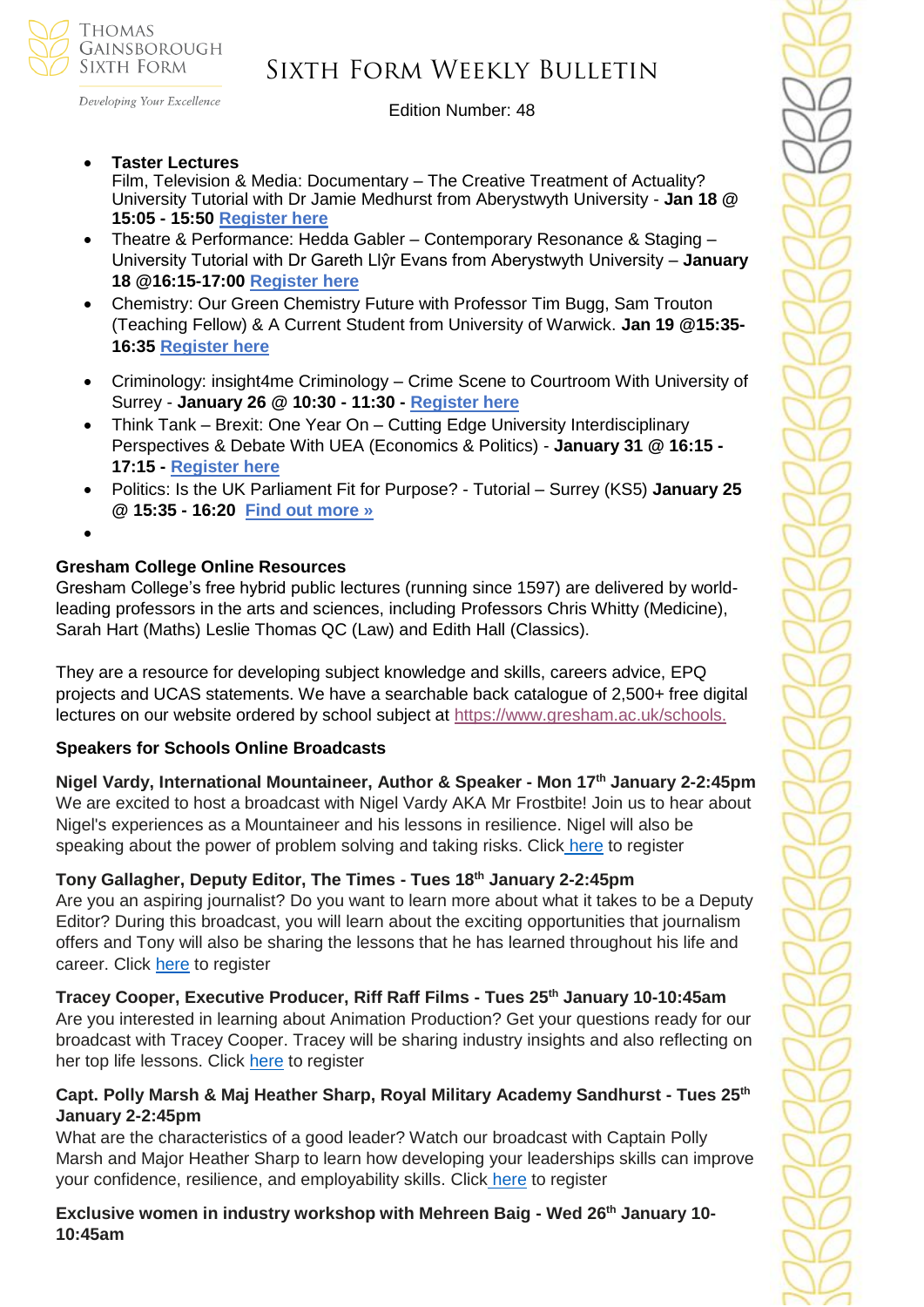

## Sixth Form Weekly Bulletin

Edition Number: 48

Join Mehreen Baig, TV presenter, podcast host, writer, activist and ex-teacher, on navigating the working world as a woman. Mehreen will talk about the challenges of being a woman in the media and education industries and give her honest advice to the next generation. If you want to pursue a career in media, education, activism or still not sure – this workshop is for you. Click [here](https://emea01.safelinks.protection.outlook.com/?url=https%3A%2F%2Fforms.office.com%2Fr%2F86Gr0AVmai&data=04%7C01%7C%7C23e5cb715cc44859a37308d9d5cab08f%7C84df9e7fe9f640afb435aaaaaaaaaaaa%7C1%7C0%7C637775888811535893%7CUnknown%7CTWFpbGZsb3d8eyJWIjoiMC4wLjAwMDAiLCJQIjoiV2luMzIiLCJBTiI6Ik1haWwiLCJXVCI6Mn0%3D%7C3000&sdata=xvc%2F7CJVR9eIPV9H5FQOo%2BcWATcB7C8qXsmNg25kYho%3D&reserved=0) to register

### **Grayson Perry CBE, Artist - Thurs 27th January 2-2:45pm**

We are delighted to be hosting a broadcast Grayson Perry CBE. Grayson is one of Britain's best-known contemporary artists and won the Turner prize in 2003. Click [here](https://emea01.safelinks.protection.outlook.com/?url=https%3A%2F%2Fforms.office.com%2Fr%2FAy1nZB12MK&data=04%7C01%7C%7C23e5cb715cc44859a37308d9d5cab08f%7C84df9e7fe9f640afb435aaaaaaaaaaaa%7C1%7C0%7C637775888811535893%7CUnknown%7CTWFpbGZsb3d8eyJWIjoiMC4wLjAwMDAiLCJQIjoiV2luMzIiLCJBTiI6Ik1haWwiLCJXVCI6Mn0%3D%7C3000&sdata=srJsk5fEKKsIL3gkpzBcD75l4OyxK95zROEcfHUFokc%3D&reserved=0) to register

### **Jonathan Foster, Chief Fire Officer, North Yorkshire Fire and Rescue Service - Wed 2nd February 10-10:45am**

Are you interested in working for the Fire Service? Join us for a broadcast with Jonathan Foster to find out about his inspirational journey to becoming Chief Fire Officer for North Yorkshire Fire and Rescue Service. Jonathan will be sharing some of his main life lessons and he is looking forward to answering your questions. Click [here](https://emea01.safelinks.protection.outlook.com/?url=https%3A%2F%2Fforms.office.com%2Fr%2FGFacLhpakH&data=04%7C01%7C%7C23e5cb715cc44859a37308d9d5cab08f%7C84df9e7fe9f640afb435aaaaaaaaaaaa%7C1%7C0%7C637775888811535893%7CUnknown%7CTWFpbGZsb3d8eyJWIjoiMC4wLjAwMDAiLCJQIjoiV2luMzIiLCJBTiI6Ik1haWwiLCJXVCI6Mn0%3D%7C3000&sdata=UljJGfWR3udHQIHvWTvf7G%2Fd7W9J%2FBttQrskRSXpbd4%3D&reserved=0) to register

### **Channel Talent Taster Lectures**

*History & Politics*

- **17th January 2022 @ 15:35 - 16:35** Archaeology/History: Understanding World War II Battlefield Tactics With BGU (KS5) Find out [more](https://channeltalent.us10.list-manage.com/track/click?u=145837fa6843e0c349598322a&id=dbfc35dc2b&e=ba0e9a2959) »
- **25th January 2022 @ 15:35 - 16:20** Politics: Is the UK Parliament Fit for Purpose? Tutorial – Surrey (KS5) Find out [more](https://channeltalent.us10.list-manage.com/track/click?u=145837fa6843e0c349598322a&id=5a1b17f109&e=ba0e9a2959) »
- **9th February 2022 @ 16:15 - 17:15** History: The Unexpected History of the Pink Pound - Goldsmiths (KS5) Find out [more](https://channeltalent.us10.list-manage.com/track/click?u=145837fa6843e0c349598322a&id=69a2a297d8&e=ba0e9a2959) »

*Theatre, Film, TV, Media, Journalism, Business*

- **18th January 2022 @ 15:05 - 15:50** Film, Television & Media: Documentary Form Tutorial – Aberystwyth (KS5) Find out [more](https://channeltalent.us10.list-manage.com/track/click?u=145837fa6843e0c349598322a&id=13849b7c8c&e=ba0e9a2959) »
- **18th January 2022 @ 16:15 - 17:00** Theatre & Performance: Hedda Gabler Contemporary Resonance & Staging – Tutorial – Aberystwyth (KS5) Find out [more](https://channeltalent.us10.list-manage.com/track/click?u=145837fa6843e0c349598322a&id=916c830e93&e=ba0e9a2959) »
- **20th January 2022 @ 15:35 - 16:20** Media: Media Language Tutorial UEA (KS5) Find out [more](https://channeltalent.us10.list-manage.com/track/click?u=145837fa6843e0c349598322a&id=dc5c992494&e=ba0e9a2959) »
- **28th February 2022 @ 12:45 - 13:30** Journalism: Skills & Insight Focus on Interviewing Skills with 1 Uni TBC (KS5) Find out [more](https://channeltalent.us10.list-manage.com/track/click?u=145837fa6843e0c349598322a&id=bd1025d0bd&e=ba0e9a2959) »

### *Modern Languages*

• **19th January 2022 @ 12:00 - 13:00** insight4me Spanish: Monarchies & Dictatorships with Reading & 1 Uni TBC (KS5) Find out [more](https://channeltalent.us10.list-manage.com/track/click?u=145837fa6843e0c349598322a&id=f1bb9fe595&e=ba0e9a2959) »

### *Chemistry, Biology, Physics, Maths*

- **19th January 2022 @ 15:35 - 16:35** Chemistry: Our Green Chemistry Future with Warwick (KS5) Find out [more](https://channeltalent.us10.list-manage.com/track/click?u=145837fa6843e0c349598322a&id=a29cfa502c&e=ba0e9a2959) »
- **3rd February 2022 @ 15:35 - 16:20** Biology: Gene Therapy Tutorial Sheffield (KS5) Find out [more](https://channeltalent.us10.list-manage.com/track/click?u=145837fa6843e0c349598322a&id=88c70695de&e=ba0e9a2959) »
- **10th February 2022 @ 12:45 - 13:45** insight4me Chemistry: Experimental Design with UEA & Sheffield (KS5) Find out [more](https://channeltalent.us10.list-manage.com/track/click?u=145837fa6843e0c349598322a&id=0de1d3e6d4&e=ba0e9a2959) »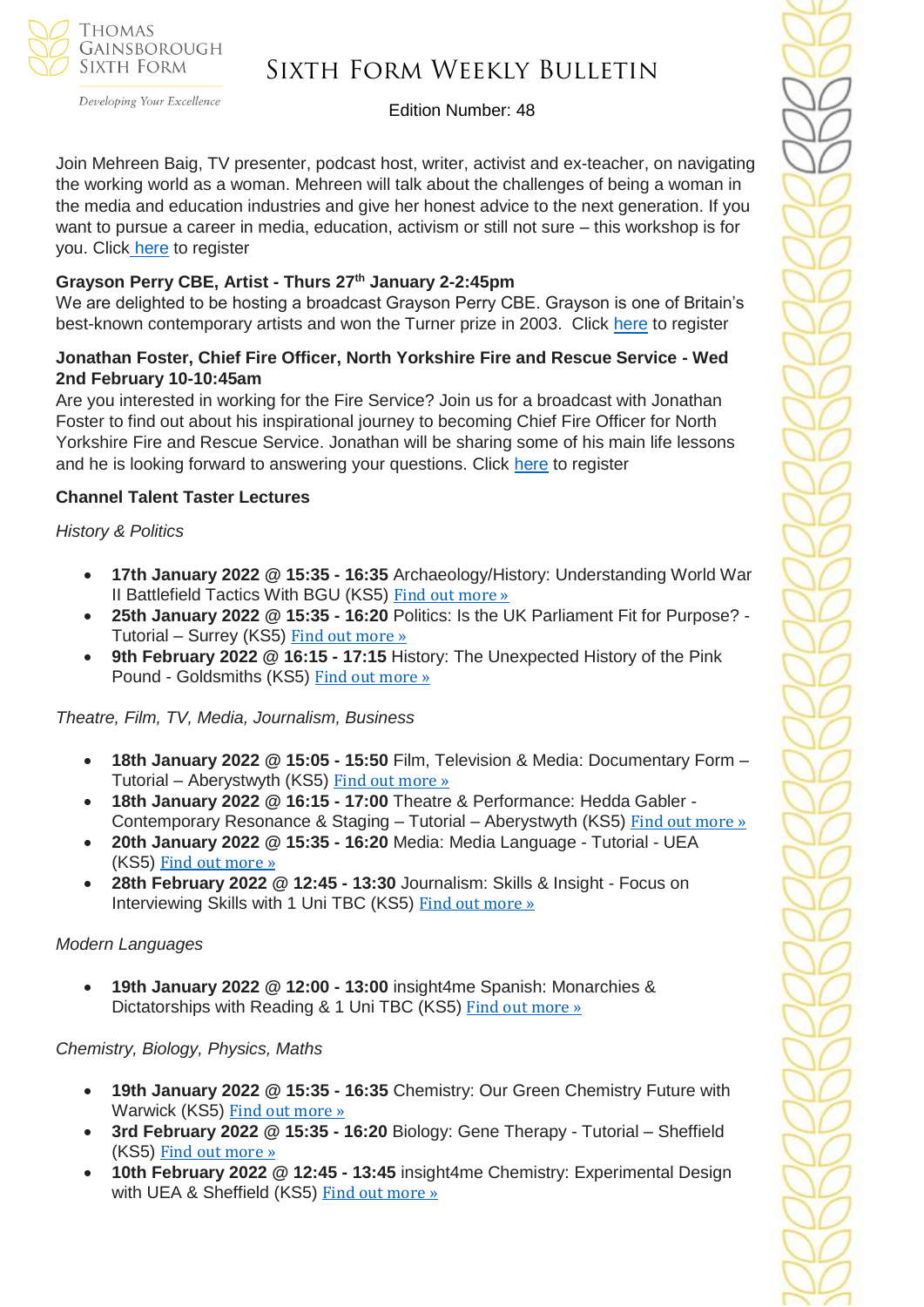

Developing Your Excellence

Edition Number: 48

#### *Extended Project Qualification*

- **21st January 2022 @ 10:10 - 10:55** EPQ: Skills & Insight Workshop The Artefact Report with UEA (KS5) Find out [more](https://channeltalent.us10.list-manage.com/track/click?u=145837fa6843e0c349598322a&id=7535bbadab&e=ba0e9a2959) »
- **28th January 2022 @ 10:10 - 10:55** EPQ: Skills & Insight Workshop Developing Critical Analysis with UEA (KS5) Find out [more](https://channeltalent.us10.list-manage.com/track/click?u=145837fa6843e0c349598322a&id=a7d6e9d347&e=ba0e9a2959) »

#### *Psychology*

• **24th January 2022 @ 14:30 - 15:30** insight4me Psychology: Psychopathology with UEA & Goldsmiths (KS5) Find out [more](https://channeltalent.us10.list-manage.com/track/click?u=145837fa6843e0c349598322a&id=c84637842b&e=ba0e9a2959) »

#### *Social Sciences*

- **26th January 2022 @ 10:30 - 11:30** insight4me Criminology: Crime Scene to Courtroom with Surrey & 1 Uni TBC (KS5) Find out [more](https://channeltalent.us10.list-manage.com/track/click?u=145837fa6843e0c349598322a&id=729e16b9de&e=ba0e9a2959) »
- **31st January 2022 @ 16:15 - 17:15** Brexit: One Year On Interdisciplinary University Perspectives & Debate – UEA (Economics) & 1 Uni/Discipline TBC (KS4 & KS5) Find out [more](https://channeltalent.us10.list-manage.com/track/click?u=145837fa6843e0c349598322a&id=20cdb4f422&e=ba0e9a2959) »
- **1st February 2022 @ 15:35 - 16:20** Sociology: Focus on Contemporary Family & Household Structures - Tutorial – Goldsmiths (KS5) Find out [more](https://channeltalent.us10.list-manage.com/track/click?u=145837fa6843e0c349598322a&id=67b99dd8aa&e=ba0e9a2959) »
- **7th February 2022 @ 16:15 - 17:15** The American Dream Interdisciplinary University Perspectives & Debate – Reading (Economics) & UEA (American Studies) (KS4 & KS5) Find out [more](https://channeltalent.us10.list-manage.com/track/click?u=145837fa6843e0c349598322a&id=d0f7a81ac6&e=ba0e9a2959) »

### *English Language, Literature & Linguistics*

- **27th January 2022 @ 10:30 - 11:30** English Language/Literature: Skills & Insight Approaches To Analysing Previously Unseen Texts with Goldsmiths (KS5) [Find](https://channeltalent.us10.list-manage.com/track/click?u=145837fa6843e0c349598322a&id=ac2afe1be9&e=ba0e9a2959) out [more](https://channeltalent.us10.list-manage.com/track/click?u=145837fa6843e0c349598322a&id=ac2afe1be9&e=ba0e9a2959) »
- **1st February 2022 @ 12:00 - 13:00** English Literature: Regeneration by Pat Barker Ethics & Narration – Reading (KS5) Find out [more](https://channeltalent.us10.list-manage.com/track/click?u=145837fa6843e0c349598322a&id=7fda4a3a4a&e=ba0e9a2959) »

#### *Health/Nursing*

• **2nd February 2022 @ 14:00 - 15:00** insight4me Nursing: End of Life Care with Surrey & Solent (KS5) Find out [more](https://channeltalent.us10.list-manage.com/track/click?u=145837fa6843e0c349598322a&id=8f2d18b189&e=ba0e9a2959) »

### *Philosophy*

• **8th February 2022 @ 11:15 - 12:15** insight4me Philosophy: Soul Mind Body with Nottingham & UEA (KS5) Find out [more](https://channeltalent.us10.list-manage.com/track/click?u=145837fa6843e0c349598322a&id=177f54b3a2&e=ba0e9a2959) »